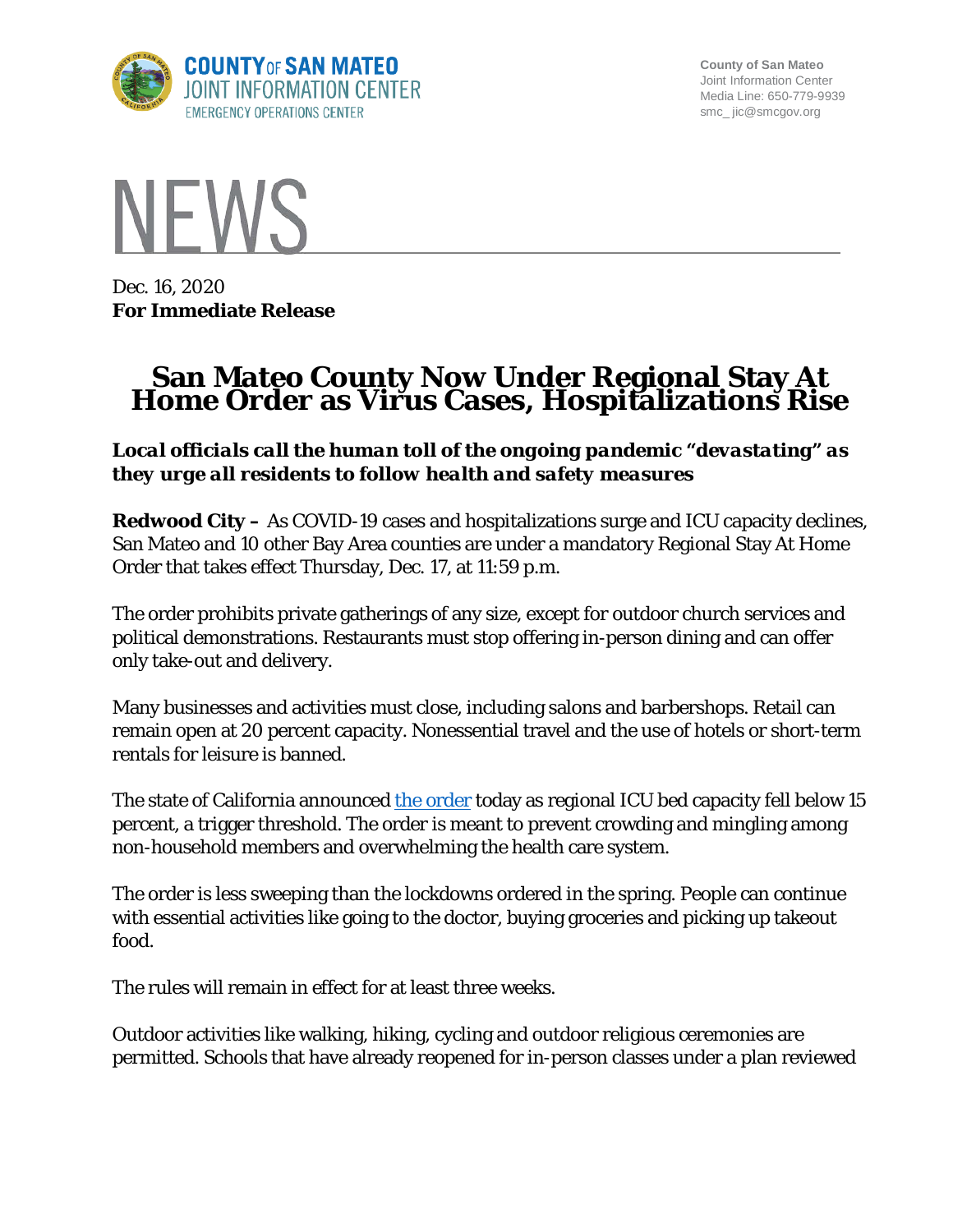by San Mateo County Health and the [San Mateo County Office of Education](https://www.smcoe.org/other/for-administrators/school-recovery-planning.html) may remain open.

All retail operations and shopping centers are limited to 20 percent capacity (35 percent for stand-alone grocery stores) with entrance metering and no eating or drinking in the stores.

The County of San Mateo will comply fully with the state order.

Warren Slocum, president of the Board of Supervisors, called the ongoing pandemic "devastating and tragic."

"So many lives have been affected by COVID-19 across the world and here at home. It's heartbreaking," Slocum said. "The holidays are a time when we show our love for our friends and our families. I encourage everyone this holiday season to show your love by giving the gift of good health. Please stay home and stay safe."

#### **Surge in Cases**

As of Tuesday, December 15, the [County has reported to the state](https://covid19.ca.gov/state-dashboard/) a total of 18,907 COVID-19 cases since the pandemic began. Deaths due to COVID-19 are 183.

The County has recorded new single-day highs for cases repeatedly this month. For the period December 9 through December 15, the County recorded 2,602 new lab-confirmed cases, a daily average of 372 cases and the most in any seven-day period.

Significantly, the county's test-positivity 14-day average has risen to 8.0 percent from 2.1 percent in early November.

Across the Bay Area region, ICU capacity fell today to 12.9 percent, according to the state's [COVID-19 data dashboard.](https://covid19.ca.gov/state-dashboard/)

With Bay Area ICU capacity falling below the 15 percent trigger threshold, now 39.4 million Californians – about 98 percent of the population – are subject to the Regional Stay At Home Order.

The order remains in effect for at least three weeks in Alameda, Contra Costa, Marin, Monterey, Napa, San Francisco, San Mateo, Santa Clara, Santa Cruz, Solano and Sonoma counties.

After the three weeks, the order may be lifted if the region's projected ICU capacity meets or exceeds 15 percent. (The state posts **[ICU capacity by region](https://covid19.ca.gov/stay-home-except-for-essential-needs/#icu-capacity) daily**. The state also maintains a publicly-available dashboard on [hospital and ICU capacity by county.](https://covid19.ca.gov/state-dashboard/))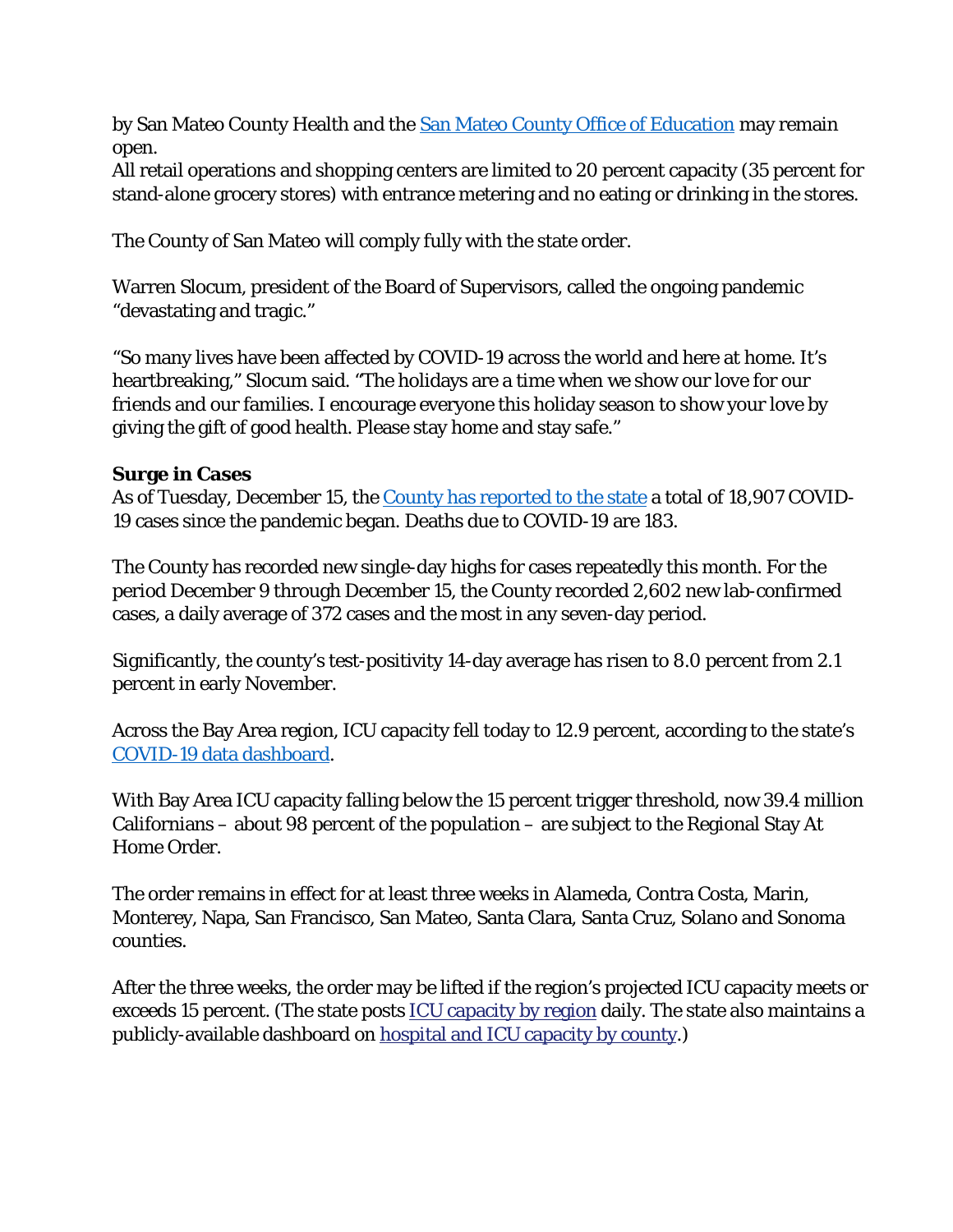County leaders acknowledge this new round of restrictions – especially during the holiday season – can add to the stress that many already feel.

"I'm sure a lot of you are tired: tired of shutdowns, tired of staying away from friends and family, tired of seeing perhaps your business and businesses you love struggle," County Manager Mike Callagy said.

"But the only way we are going to get through these next few months is by relying on each other more than ever. Let's all pledge to do whatever we can to stay safe, stay well and stay positive."

The latest restrictions add urgency to appeals to shop locally to help small businesses survive.

"What a year 2020 has been. Now, more than ever our small businesses need us," said Rosanne Foust, president and CEO of the San Mateo County Economic Development Association [\(SAMCEDA\).](https://www.samceda.org/)

Firms with fewer than 100 employees account for 97.4 percent of employers in San Mateo [County,](https://cmo.smcgov.org/us-census-small-business-big-business-san-mateo-county) and firms with fewer than five employees account for half of all businesses.

Foust added, "Please join me in grabbing take-out from a locally owned restaurant in your community, visiting a local retailer online and ordering something to brighten someone's day and taking the time to reach out and say thank you to our small businesses who are doing their best to manage the uncertainty we are all facing."

## **The Order: What's Allowed, What's Not**

The [Regional Stay Home Order](https://covid19.ca.gov/stay-home-except-for-essential-needs/#regional-stay-home-order) instructs Californians to stay at home as much as possible and to stop mixing between households that can lead to COVID-19 spread. It allows access to critical services and allows outdoor activities to preserve Californians' physical and mental health.

Under the order, the following sectors are allowed to remain open with safety precautions:

- [Critical infrastructure](https://covid19.ca.gov/essential-workforce/) (when remote option is not possible)
- Schools
- Non-urgent medical and dental care
- Child care and pre-K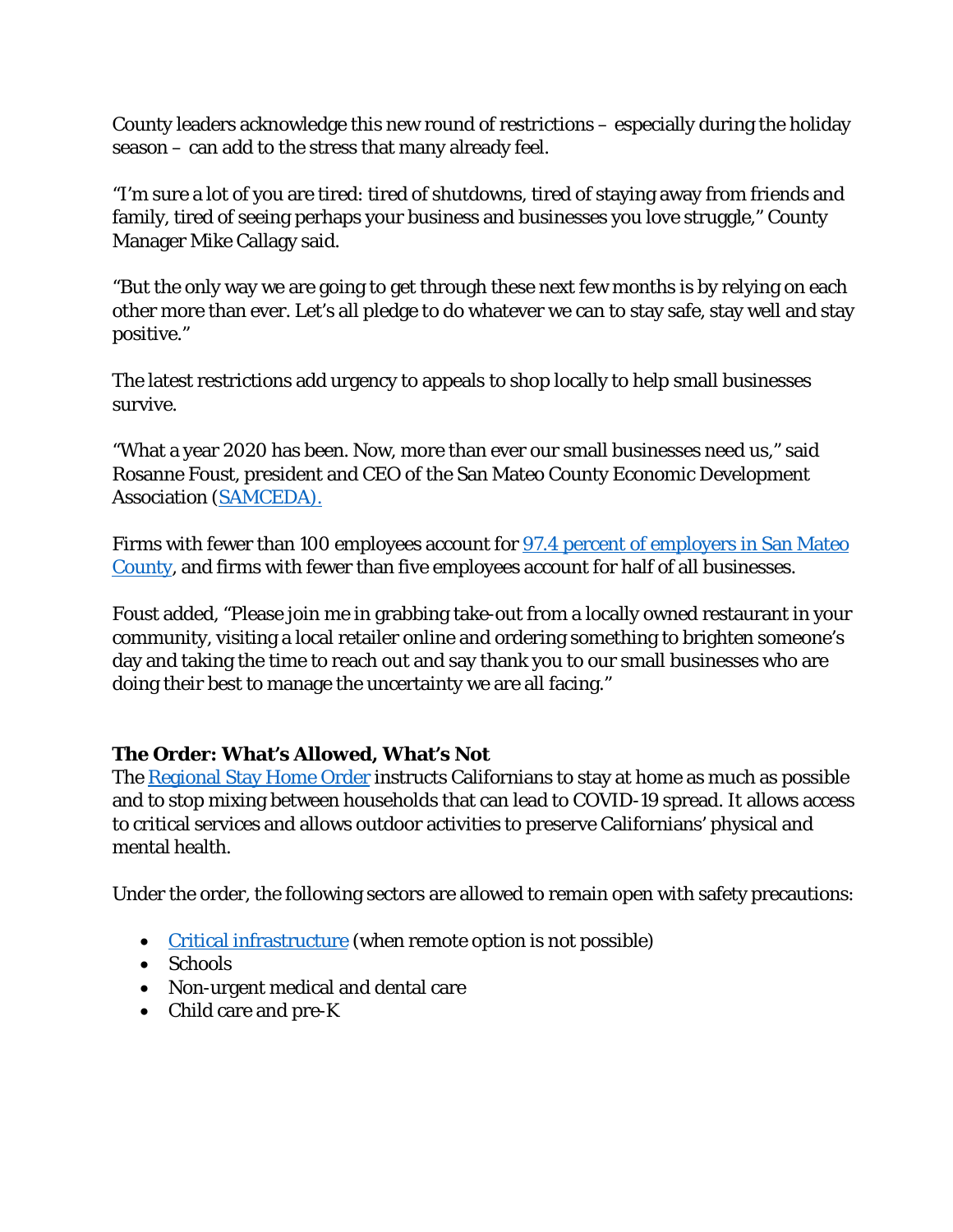### **What can stay open – with modifications – in addition to mandated 100 percent of people wearing masks with physical distancing?**

**Outdoor recreational facilities:** Allow outdoor operation only for the purpose of facilitating physically distanced personal health and wellness through outdoor exercise, without any food, drink or alcohol sales. Additionally, overnight stays at campgrounds will not be permitted.

**Retail:** Allow indoor operation at 20 percent capacity, and 35 percent of capacity for standalone grocery stores, with entrance metering and no eating or drinking in the stores. Additionally, special hours should be instituted for seniors and others with chronic conditions or compromised immune systems.

#### **Shopping centers**

Allow indoor access at 20 percent capacity with entrance metering and no eating or drinking in the stores. Additionally, special hours should be instituted for seniors and others with chronic conditions or compromised immune systems.

#### **Hotels and lodging**

Allow for COVID-19 mitigation and containment measures, treatment measures, provide accommodation for essential workers, or providing housing solutions, including measures to protect homeless populations.

**Restaurants:** Allow only for take-out or delivery.

**Offices:** Allow remote only except for critical infrastructure sectors where remote working is not possible.

**Places of worship and political expression:** Allow outdoor activities only.

**Entertainment production:** Industries, studios, and other related establishments such as establishments that provide content for professional broadcast can operate without live audiences.

#### **What must close?**

Under the Regional Stay Home Order all operations in the following sectors must be closed (except to the extent that their operations fall within critical infrastructure):

Hair salons and barbershops Personal care services